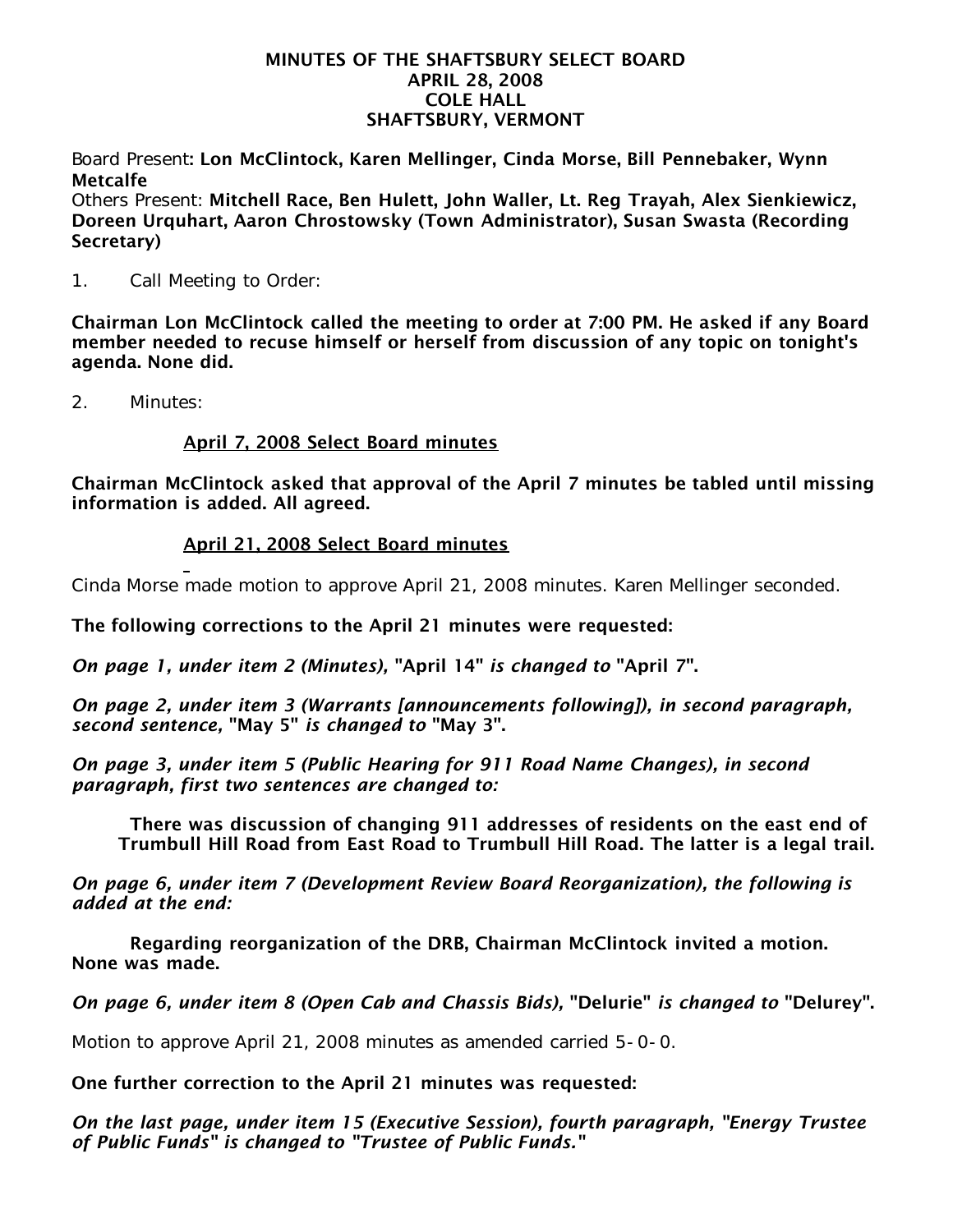Ms. Morse made motion to approve April 21, 2008 minutes as further amended. Bill Pennebaker seconded. Motion carried 5-0-0.

3. Warrants:

## The following warrants were presented for approval:

## General Warrant AP#45: \$ 2,243.26 (methane remediation, Sovernet, weather service)

Ms. Morse made motion to pay AP Warrant #45. Ms. Mellinger seconded. Motion carried 5- 0-0.

# Payroll Warrant #43: \$ 7,727.03

Ms. Morse made motion to pay the Payroll Warrant #43. Ms. Mellinger seconded. Motion carried 5-0-0.

4. Public Comments:

Chairman McClintock invited State Police Lieutenant Reg Trayah to address the Board. Lt. Trayah stated that he is visiting all of the area Select Boards in order to introduce himself and discuss police patrol of towns and the use of constables by towns.

He noted that on a given day only two troopers and a patrol commander are on duty to cover the twelve towns who lack their own police force. Given this limited manpower, Lt. Trayah asked that towns work with police to head off small problems before they become big problems. He would like to have troopers residing in all the towns, because they become invested in their communities.

Lt. Trayah noted that Shaftsbury also uses Bennington County sheriffs. He said that the state police support any additional police presence. Mr. Chrostowsky asked if he feels that a town has less supervision over a constable than it would over an employed law enforcement officer. Lt. Trayah agreed that there is less control over elected officials like constables than there would be over appointed officials.

Lt. Trayah said that he would like to stay informed on the work camp issue. He has heard positive things about the St. Johnsbury work camp from the police there.

Wynn Metcalfe asked him to comment on the seriousness of car stops, and Lt. Trayah stated that they are the single most dangerous thing police officers do. He noted that they undergo a lot of training and have a backup system in place. Constables do not have that kind of support system.

Ms. Mellinger asked how towns could contract for additional police coverage if there are so few officers. Lt. Trayah replied that the additional coverage does not come from troopers working a regular shift, but from overtime. He noted that the town is charged for this extra coverage, which includes detailed activity sheets.

Ms. Mellinger asked if there is police representation on the work camp committee, and Mr. Metcalfe replied that there is. Lt. Trayah said he would like to stay informed on work camp discussion. Mr. Chrostowsky asked what the role of the state police in a work camp would be, and Lt. Trayah replied that they would be responsible for handling complaints within the facility. The Board thanked him for attending.

There were no public comments.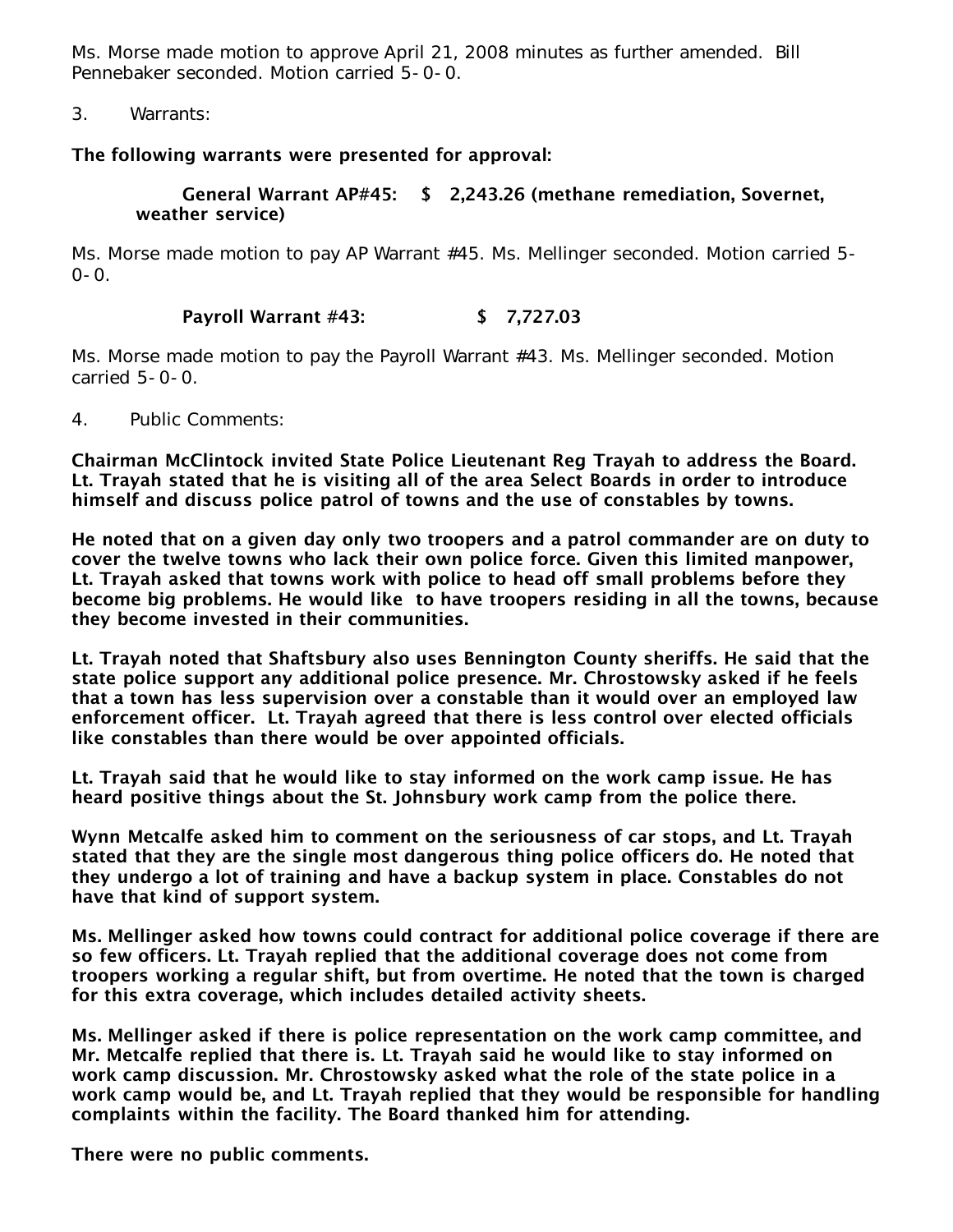5. Forest Service Land Purchase:

Doreen Urquhart and Alex Sienkiewicz of the National Forest Service came to the table to discuss the proposed Settani land purchase. Ms. Urquhart distributed maps showing the 10.6 acre land parcel. She noted that it is contiguous to National Forest land and would provide access to public land to the west. Ms. Urquhart stated that the Select Board had voiced support of the National Forest Service purchase of two lots several months ago. They are trying to consolidate holdings in the area.

Ms. Mellinger asked if neighboring homeowners are notified, and Ms. Urquhart replied that they are not, but that people notice when the surveyors are out.

Mr. Sienkiewicz noted that adding a piece that allows better access increases the recreational value of larger chunks of Forest Service land. Ms. Mellinger asked if the Town would receive payment in lieu of taxes, and Ms. Urquhart replied that it would. The Town would receive \$24 per year in lieu of \$42 in municipal taxes, and \$9 in direct payment to make up for the loss of \$167 in school tax. Ms. Urquhart noted that the school taxes go to the state for redistribution, not to the Town.

Ms. Morse made motion to support the Forest Service in proceeding with the purchase of the Settani tract. Mr. Pennebaker seconded.

Ms. Mellinger asked if this land would be open for recreation. Ms. Urquhart replied that it would. Snowmobiles would be permitted. Chairman McClintock asked about ATV use. Mr. Sienkiewicz replied that they are undergoing a review of uses now. They are planning for multiple uses over existing trails, but no new trails.

## Mr. Chrostowsky said that he has received a letter of support from Mrs. Settani.

Motion to support the National Forest Service land purchase carried 5-0-0.

Mr. Sienkiewicz stated that he is the new ranger for the southern region of the state. He invited people to call him with any questions.

6. Recreation Update:

Chairman McClintock stated that the Norshaft Youth Soccer League representative was unable to attend tonight and will attend next week's meeting. He introduced Ben Hulett to talk about a proposed community baseball league. Mr. Hulett referred to the flyer on this that had been distributed. The league would be for pickup baseball games for children aged seven and up, who would pay a donation of \$1 per person per game.

Chairman McClintock stated that insurance agent Dave Newell had informed him that it would cost \$350 for insurance coverage for the league. There was discussion of how this should be handled. Mr. Metcalfe suggested that Select Board members donate their June stipends to cover the insurance. Ms. Mellinger said that she strongly supports the league but has concerns about setting a precedent that would leave the Town open to other groups. Ms. Morse suggested donating money now so that the league can get started, then having Mr. Newell come in to discuss the larger issue of insurance for park activities. Chairman McClintock said that the Town should pay, and Select Board members will reimburse the Town.

Ms. Morse made motion for the Town to acquire the insurance to cover the discussed Townsponsored athletic activities. Ms. Mellinger seconded. Motion carried 5-0-0.

## Mr. Chrostowsky reported that Mr. Newell had told him there will no increase in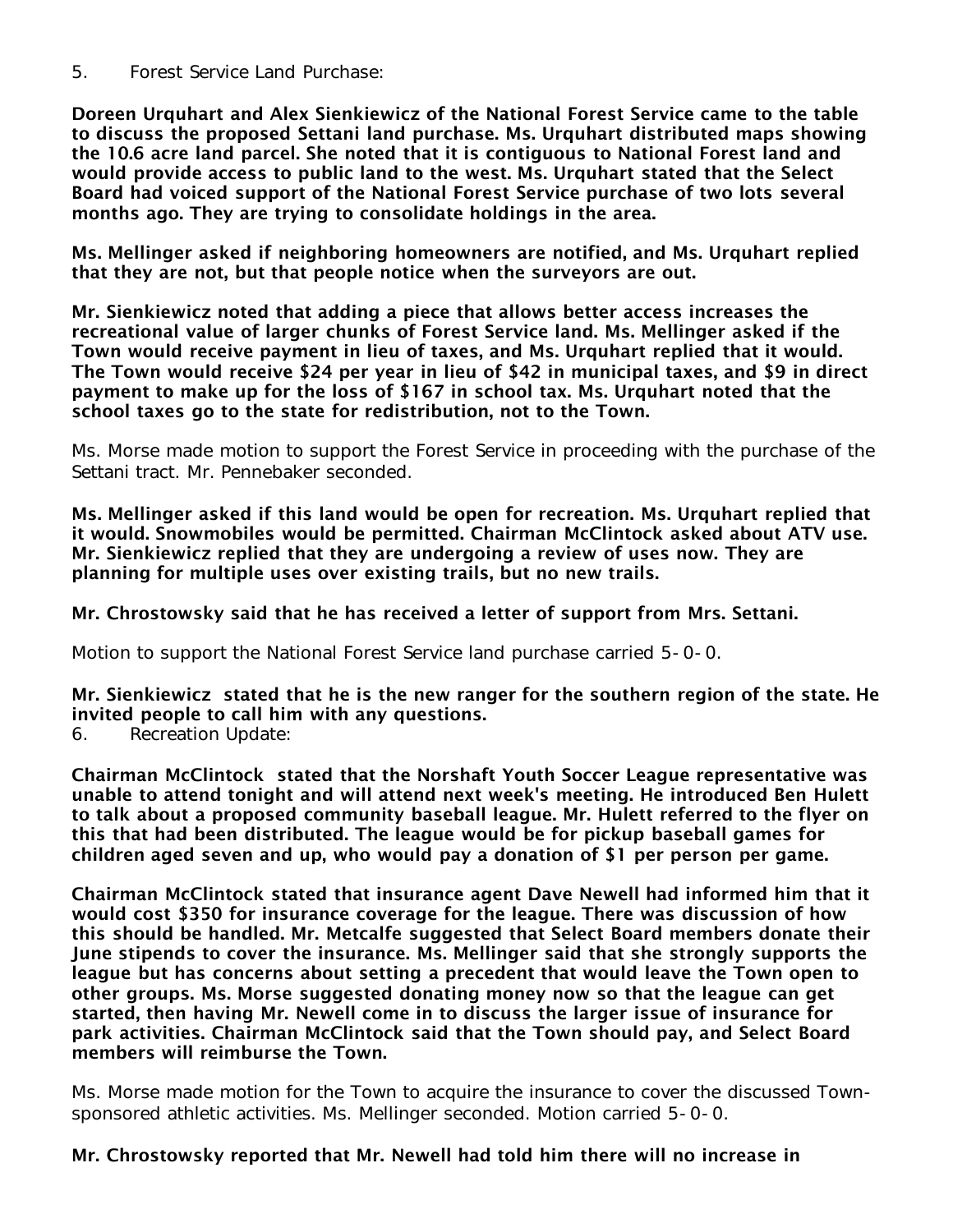insurance premiums this year.

7. Pauper Burials:

Chairman McClintock stated that he had received more information on the chain of events leading up to the request to the Town for pauper burial. He reported that the person in question had property sold at tax sale in December 2006, for \$50,000. This amount was divided in two, and \$8000 was paid in taxes and penalties. The tax collector advised this person to save the balance for a one-year redemption period. In October 2007 the person died and burial costs were incurred. In December 2007 the redemption period expired. In January 2008 the tax collector's deed was given to the bidder.

Chairman McClintock stated that the state and the town of Bennington have denied responsibility for burial expenses, indicating that it is the responsibility of the town of domicile. The person was in a nursing home in Bennington. but it is not known if she intended to return to Shaftsbury. It is not known whether her estate was settled.

Ms. Mellinger made motion not to pay the bill for the burial. Mr. Pennebaker seconded.

Ms. Mellinger noted that the person had had \$42,000 that she was advised to hold onto for one year, and as a result did not qualify as a pauper. Chairman McClintock agreed that she does not qualify as a pauper under statute.

Motion not to pay the pauper burial bill carried 5-0-0.

Ms. Morse asked what the process is for property sold at auction for taxes. She wants to make sure it is done differently next time. Chairman McClintock there should be a conversation on this issue between the tax collector and his Board liaison.

- 8. Act on Cab and Chassis Bids:<br>9. Act on Plow and Dump Body I
- Act on Plow and Dump Body Bids:

Mr. Chrostowsky presented figures on the bids for cab and chassis from Delurey, and for plow and dump body from Fairfield. He discussed financing, stating that it will come in under budget. He may be able to get even better financing, and will know next week. The Board decided to postpone action on the bids until next week, when Mr. Chrostowsky will present all of the figures.

10. Act on Paving Bids:

Mr. Chrostowsky described the budget figures for paving projects, going over the amounts to be provided by the state and by the Town. The two projects are: 1} Cleveland Avenue and Church Street, 2} Colvin, Meadow, Ledgley, Stevens, and Westview. He and Road Foreman Ron Daniels went over the four bids and decided to go with Peckham, the lowest bid. He noted that some of the companies had not bid on all of the projects.

Ms. Morse made motion to accept the Peckham paving bid. Ms. Mellinger seconded.

Mr. Pennebaker noted that Wilkes had the lowest bid for Church Street paving, and asked why the bid could not be split between vendors. Mr. Chrostowsky replied that Mr. Daniels had met with all bidders and strongly recommended Peckham. There was discussion of this issue.

Mr. Pennebaker offered a friendly amendment to the motion to check out why they went with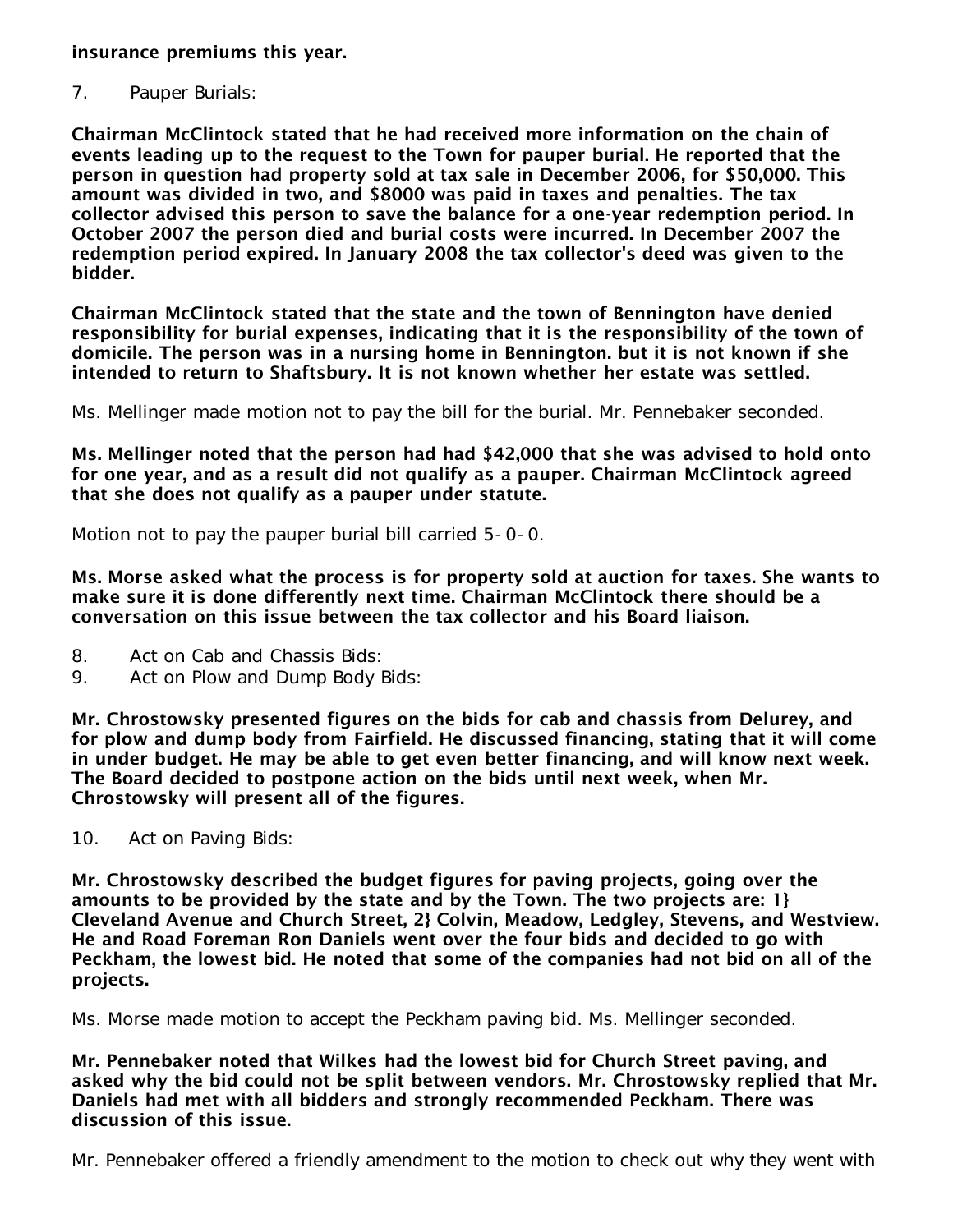one vendor. There was no second to the amended motion.

### Mr. Metcalfe noted that they are into paving season and should not delay the process. Mr. Pennebaker said that he would like to express reservations, but would be confident going ahead with acceptance of the Peckham bid.

Motion to accept the Peckham paving bid carried 5-0-0.

11. Act on Box Culvert Bids:

Mr. Chrostowsky went over the two bids and the budgeting for the LeClair Road box culvert. He stated that Mr. Daniels recommended the CSI bid of \$28,495 over the Camp bid of \$27,725 because Camp did not meet with him to visit the site, and may not have bid on the correct location. He noted that CSI has done work for the Town before and they are very confident in them.

Ms. Morse made motion to accept the CSI box culvert bid. Ms. Pennebaker seconded. Motion carried 5-0-0.

- 12. Appointments:<br>13. Cemetery:
- Cemetery:

### Chairman McClintock requested a motion to take up these two agenda items, carried over from last week, in Executive Session at the end of tonight's regular meeting.

Ms. Mellinger made motion to take up Appointments and Cemetery business in Executive Session. Ms. Morse seconded. Motion carried 5-0-0.

14. Town Administrator's Update:

Mr. Chrostowsky distributed copies of the Memorial Day parade program. Chairman McClintock confirmed with Mr. Chrostowsky that Treasurer Henri Billow has not had to draw on the line of credit yet.

15. Other Business:

Mr. Metcalfe asked if they will hear where the Town is on the budget next week. Mr. Chrostowsky replied that they will. Mr. Metcalfe asked how they are dealing with Ed Colvin's request for a permit fee refund for Mr. Gessner. Chairman McClintock replied that it is under discussion and they will take it up next week.

Mr. Metcalfe stated that a citizen had asked him about serving on the financial planning committee. He wants to know if this will be discussed at the Select Board level. Chairman McClintock replied that it will be.

Ms. Mellinger thanked Mr. Chrostowsky and CAT-TV intern Cody Buck for filming this week's meeting. She reported that flagger training had gone well, with good turnout, and that she is now a certified flagger. Ms. Mellinger reported on sidewalk project progress, and announced Green-Up Day this Saturday from 8:30 to 3:00.

Mr. Pennebaker reported on methane remediation, and said that things are going in the right direction with his model.

Chairman McClintock stated that last week Mr. Metcalfe had suggested Select Board recognition of Charlie Becker. He asked for a motion on this.